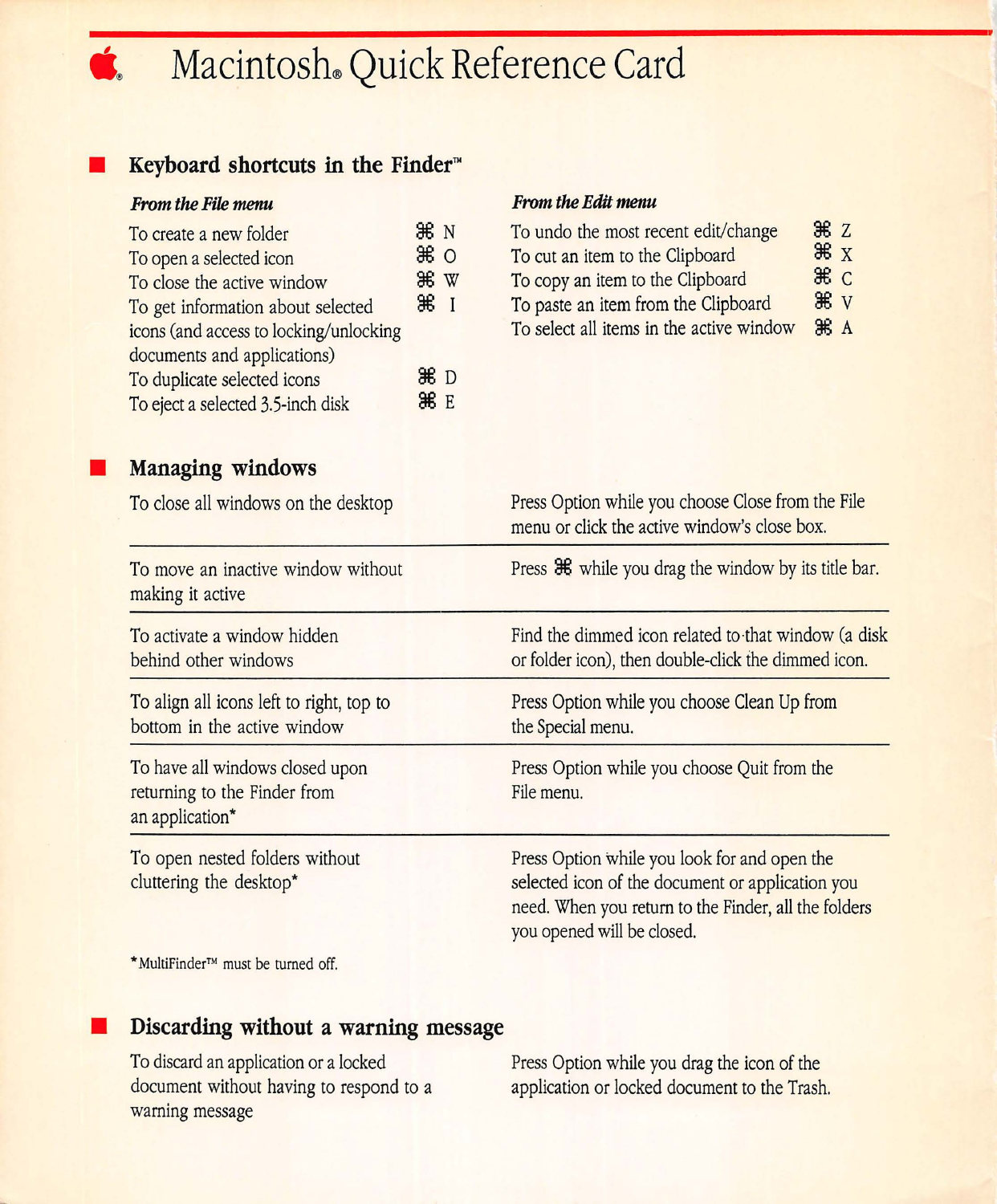| <b>Working with MultiFinder</b>                                           |                                                                                                                                                                                                                                                                                                 |
|---------------------------------------------------------------------------|-------------------------------------------------------------------------------------------------------------------------------------------------------------------------------------------------------------------------------------------------------------------------------------------------|
| To start with MultiFinder turned off temporarily                          | Press the <sup>34</sup> key and hold it down while you start<br>(or restart) the computer. Keep holding it down<br>until the menu bar appears.                                                                                                                                                  |
| To move among open applications                                           | Choose the application you want from the<br>п<br>Apple menu.<br>Click in the application's inactive window.<br>П<br>Double-click the application's dimmed icon.<br>П<br>Click the small icon at the right edge of the menu<br>п<br>bar to bring forward each open application in<br>succession. |
| Ejecting 3.5-inch disks                                                   |                                                                                                                                                                                                                                                                                                 |
| To eject a disk from the first drive                                      | <sup>36</sup> -Shift-1                                                                                                                                                                                                                                                                          |
| To eject a disk from a second drive                                       | $\mathcal{H}$ -Shift-2                                                                                                                                                                                                                                                                          |
| To eject a disk from a third drive                                        | <b>36-Shift-0</b>                                                                                                                                                                                                                                                                               |
| To eject a selected disk                                                  | $H = E$<br>Choose Eject from the File menu                                                                                                                                                                                                                                                      |
|                                                                           | Drag the disk icon to the Trash. (This also<br>removes the disk icon and closes any windows<br>on that disk.)                                                                                                                                                                                   |
| To eject disks from Open, Save, or<br>Save As dialog boxes                | Click Drive until the name of the disk appears above<br>the buttons. Click Eject.                                                                                                                                                                                                               |
| To eject all disks in internal and<br>external drives                     | Choose Shut Down from the Special menu.                                                                                                                                                                                                                                                         |
| Printing                                                                  |                                                                                                                                                                                                                                                                                                 |
| To cancel a print job in progress                                         | <b>H-</b> . (period)                                                                                                                                                                                                                                                                            |
| To create a printable MacPaint<br>document of the current screen*         | <b>36</b> -Shift-3. The document will be placed on the<br>startup disk. You can take up to ten "snapshots"<br>(named sequentially Screen0 through Screen9) before<br>you'll have to rename them to continue.                                                                                    |
| To print the contents of the active<br>window on an ImageWriter® printer* | <b>36-Shift-4</b>                                                                                                                                                                                                                                                                               |
| To print the contents of the entire<br>screen on an ImageWriter printer*  | With Caps Lock down, <sup>36</sup> -Shift-4                                                                                                                                                                                                                                                     |

\*Macintosh II owners: This works only in 2-color mode. (Select the number of colors or grays in the Monitors Control Panel.)